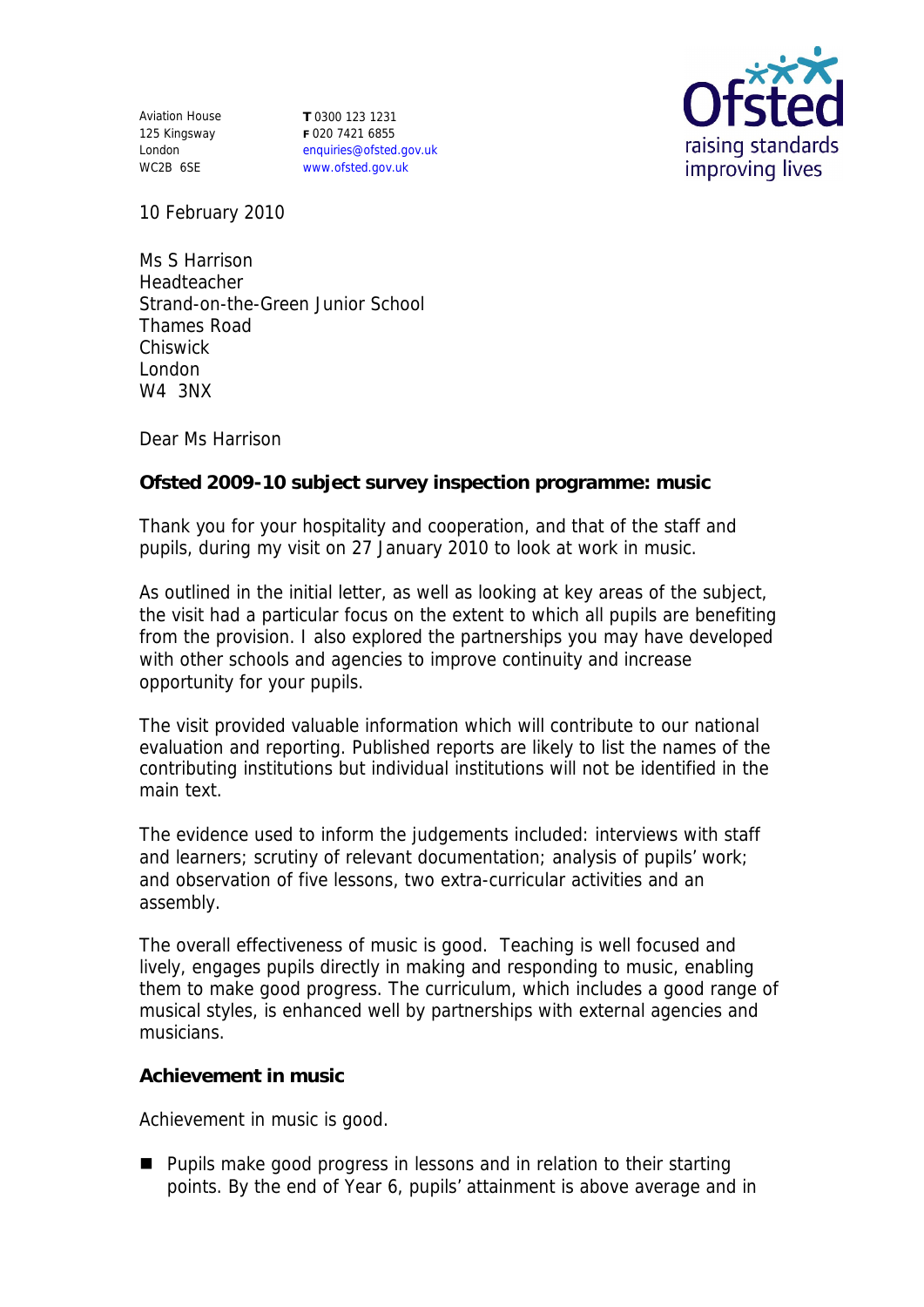some aspects, for example, in performing on African drums, it is outstanding. Pupils sing accurately and confidently with clear diction and well-projected tone quality, both in unison and in parts. All pupils in Year 3 take part in whole-class instrumental lessons which complement their learning in other music lessons.

- Good numbers of pupils are involved in instrumental lessons, extracurricular activities and in public performances, where they achieve well.
- **Pupils'** personal development in music is good. They very much enjoy their music lessons and other activities, are enthusiastic, concentrate well and help each other to learn effectively.

**Quality of teaching in music**

The quality of teaching in music is good.

- Teaching is undertaken by a combination of specialist music and class teachers who have developed good understanding of the music curriculum. Very good working relationships between teachers and pupils help to establish a positive climate for learning. Teachers' secure subject knowledge is used effectively to model effective practice, to assess the progress being made by pupils and provide helpful feedback that enables pupils to improve their work.
- Lessons are planned carefully and almost always identify what pupils are intended to learn, as well as do. Activities are varied and consistently focus on pupils' active involvement in music-making. In a few cases, pupils are not given sufficient responsibility for their own learning and the creative aspects of the lesson are too teacher-led.
- $\blacksquare$  The school is making imaginative use of information and communication technology (ICT) in music, especially with pupils in Year 6, who had explored ways in which sound samples could be electronically manipulated. The school has already identified ways in which it plans to extend the use of ICT in the future.

**Quality of the curriculum in music**

The quality of the curriculum in music is good.

- The curriculum includes a good range of musical styles and genres and a variety of musical activities, including regular opportunities for singing in all year groups. Although lesson plans identify clearly what pupils are intended to learn, the scheme of work does not provide an overview of progression by, for example, identifying what pupils of different prior attainment are expected to achieve by the end of each unit.
- Opportunities, provided by the local authority's music service, for all pupils in Year 3 to learn to play the fife make a good contribution to pupils' achievements. Planning and assessment arrangements do not, however, link with existing systems within the school and opportunities to develop greater coherence are not fully taken up.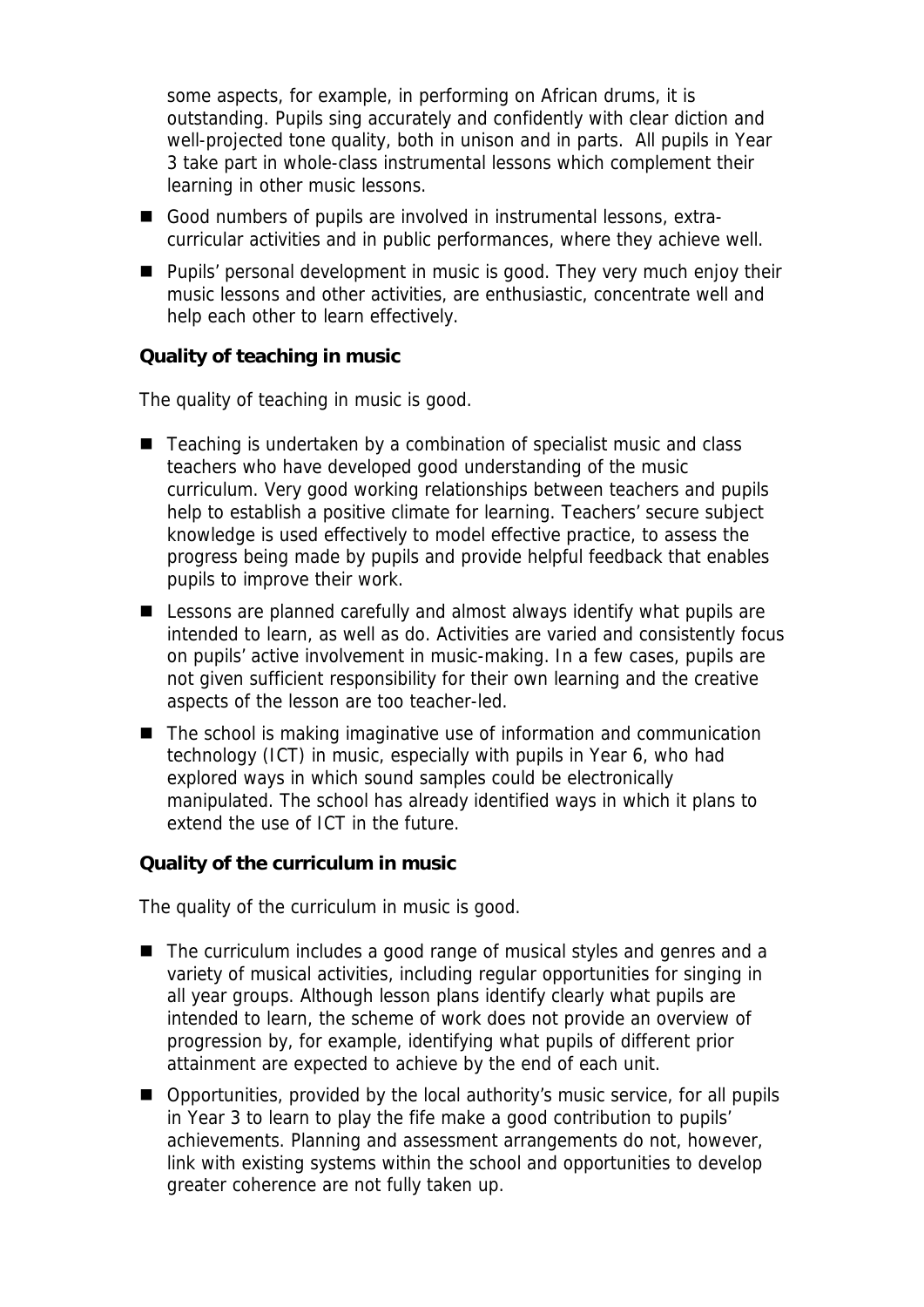■ The curriculum is enhanced by a good range of individual and small group instrumental lessons and workshops, many of which involve all pupils in the relevant year groups. Extra-curricular activities, including choir and African drumming ensembles, take place regularly and are well attended. There are, however, few regular ensembles aimed specifically at pupils who receive instrumental lessons.

**Effectiveness of leadership and management in music**

The effectiveness of the leadership and management in music is good.

- The school's vision for music is clearly articulated through the richness of its provision and the opportunities provided for pupils. This includes ensuring that all pupils receive specialist teaching alongside that provided by class teachers. All pupils are, therefore, supported to achieve well and to benefit from a good variety of opportunities. Instrumental tuition and the whole-class instrumental programme in Year 3 are also provided by specialist teachers.
- Arrangements for monitoring provision are good and lead to the identification of appropriate support to further develop the effectiveness of teaching and subject leadership. For example, the subject leader is developing her expertise in teaching African drumming. This is having a significant impact on pupils' achievements.

**Subject issue: inclusion**

■ In addition to the school's inclusive approach to music within the classroom, there are good opportunities beyond lessons for all pupils to be involved in music-making. While the overall proportion of pupils involved in music-making beyond the classroom is high, the school recognises that it should provide further encouragement for pupils entitled to free school meals and those with English as an additional language to take part in a wider range of extra-curricular activities.

**Subject issue: partnerships**

■ The school has well-established links with the local authority music service and other professional musicians and agencies. These are used effectively to improve outcomes and provision for pupils. For example, the expertise provided through the whole-class instrumental provision in Year 3 is extending pupils' achievements, while also supporting class teachers' professional development.

**Areas for improvement, which we discussed, include:**

- increasing coherence in provision by:
	- making the links and relationships between learning in wholeclass instrumental lessons and other music lessons more explicit